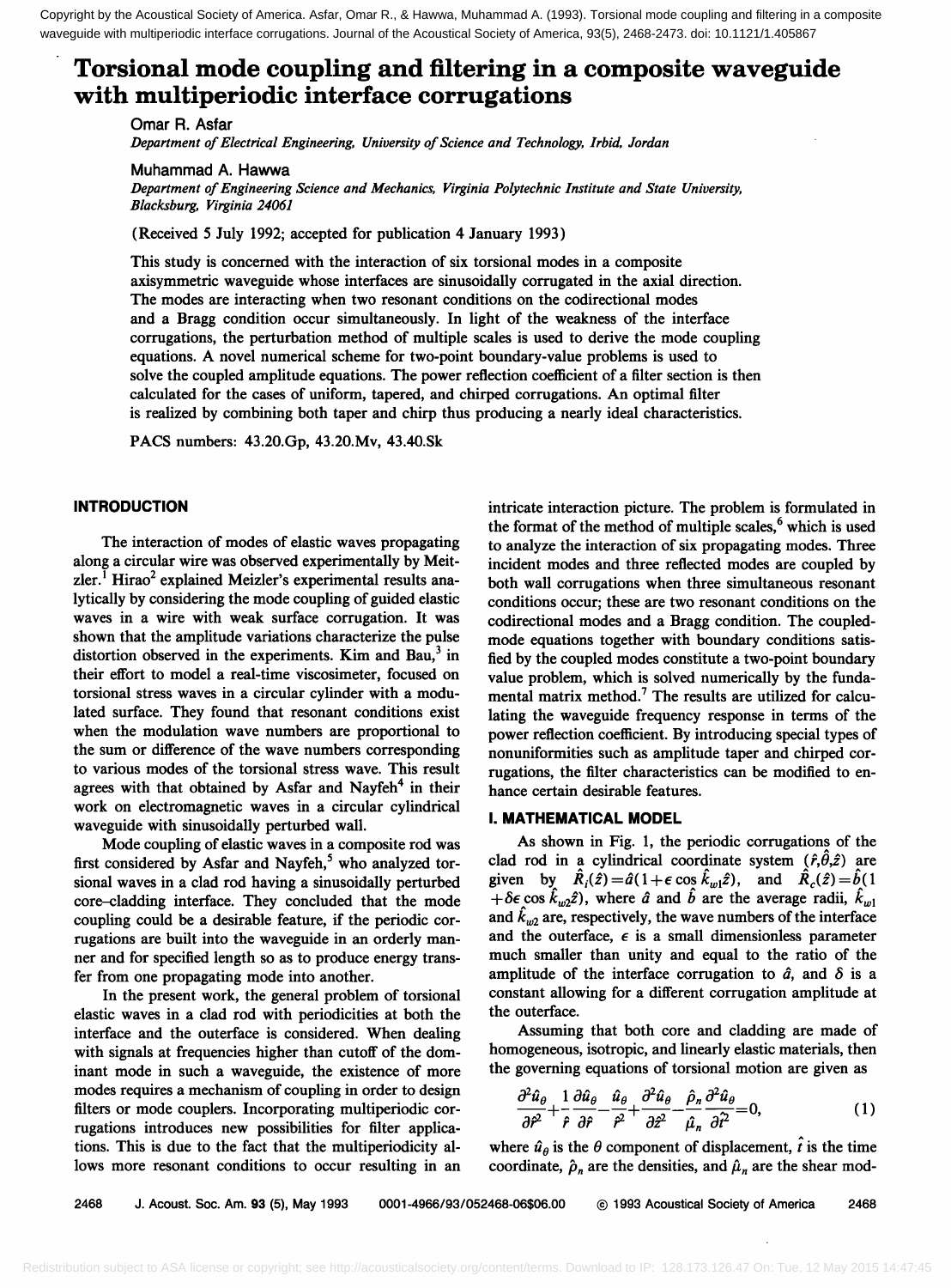

**FIG. 1. Waveguide geometry.** 

**uli of the two media. We consider propagation of mono**chromatic waves so that  $\hat{u}_{\theta}$  in the core and the cladding are in the forms  $\hat{u}_{\theta} = \hat{U}(\hat{r},\hat{z}) \exp(-i\hat{\omega}\hat{t})$  and  $\hat{u}_{\theta} = \hat{V}(\hat{r},\hat{z})$  $\times$ exp( $-i\hat{\omega}\hat{i}$ ), respectively.

**Moreover, we introduce dimensionless quantities with**out the carets by using  $\hat{a}$  and  $\hat{\omega}^{-1}$  as reference quantities. **The following governing equations in dimensionless form are obtained:** 

$$
\frac{\partial^2 U}{\partial r^2} + \frac{1}{r} \frac{\partial U}{\partial r} - \frac{U}{r^2} + \frac{\partial^2 U}{\partial z^2} + k_i^2 U = 0,
$$
\n(2)

$$
\frac{\partial^2 V}{\partial r^2} + \frac{1}{r} \frac{\partial V}{\partial r} - \frac{V}{r^2} + \frac{\partial^2 V}{\partial z^2} + k_c^2 V = 0,
$$
\n(3)

where  $k_i = \hat{\omega} \hat{a} (\hat{\rho}_i/\hat{\mu}_i)^{1/2}$  and  $k_c = \hat{\omega} \hat{a} (\hat{\rho}_c/\hat{\mu}_c)^{1/2}$  represent **the wave numbers of bulk waves in the core and cladding materials, respectively.** 

**The boundary conditions are the continuity of the dis**placement component  $u_{\theta}$  and the stress vector  $\overline{T}_{r\theta}$  at the interface  $r=1+\epsilon \cos k_{w1}z$ , and the vanishing of  $\overline{T}_{r\theta}$  at the outer boundary of the cladding  $r = b + \epsilon \delta \cos k_{\nu/2}z$ . Thus

$$
U=V, \quad \text{at} \quad r=1+\epsilon\cos k_{w1}z, \tag{4}
$$

$$
\mu \left[ \left( \frac{\partial U}{\partial r} - \frac{U}{r} \right) n_r + \left( \frac{\partial U}{\partial z} \right) n_z \right]
$$
  
=  $\left( \frac{\partial V}{\partial r} - \frac{V}{r} \right) n_r + \left( \frac{\partial V}{\partial z} \right) n_z$ , at  $r = 1 + \epsilon \cos k_{w1} z$ , (5)

$$
\left(\frac{\partial V}{\partial r} - \frac{V}{r}\right) n_r + \left(\frac{\partial V}{\partial z}\right) n_z = 0, \quad \text{at} \quad r = b + \epsilon \delta \cos k_{w2} z, \quad (6)
$$

where  $\mu = \frac{\hat{\mu}}{\hat{\mu}} \hat{a}$  and  $n_r$  and  $n_z$  are the components of the **local outward-pointing unit normal.** 

# **II. MULTIPLE SCALES FORMULATION**

We use the method of multiple scales<sup>6</sup> and seek a firstorder perturbation expansions for  $U$  and  $V$  in powers of  $\epsilon$ **in the form** 

$$
U(r,z) = U_0(r, Z_0, Z_1,...) + \epsilon U_1(r, Z_0, Z_1,...) + \cdots,
$$
 (7)

$$
V(r,z) = V_0(r, Z_0, Z_1,...) + \epsilon V_1(r, Z_0, Z_1,...) + \cdots,
$$
 (8)

where  $Z_0 = z$  is a short scale of the order of the wavelength in the guide and  $Z_1 = \epsilon z$  is a long scale that characterizes

**the amplitude and phase modulations due to the wall corrugations. Using the chain rule, we can write the deriva**tives with respect to z in terms of  $Z_0$  and  $Z_1$  as

$$
\frac{\partial}{\partial z} = \frac{\partial}{\partial Z_0} + \epsilon \frac{\partial}{\partial Z_1} + \cdots,\tag{9}
$$

$$
\frac{\partial^2}{\partial z^2} = \frac{\partial^2}{\partial Z_0^2} + 2\epsilon \frac{\partial^2}{\partial Z_0 \partial Z_1} + \cdots \tag{10}
$$

Substituting  $(7)$ – $(10)$  into  $(2)$ – $(6)$ , expanding U and V at  $r=1+\epsilon \cos k_{w1}z$  in a Taylor series around  $r=1$ , V at  $r=b+\epsilon\delta \cos k_{w2}z$  around  $r=b$ , and equating coefficients of **equal powers of e on both sides, we obtain** 

**o(1)** 

$$
\frac{\partial^2 U_0}{\partial r^2} + \frac{1}{r} \frac{\partial U_0}{\partial r} - \frac{U_0}{r^2} + \frac{\partial^2 U_0}{\partial Z_0^2} + k_i^2 U_0 = 0, \tag{11}
$$

$$
\frac{\partial^2 V_0}{\partial r^2} + \frac{1}{r} \frac{\partial V_0}{\partial r} - \frac{V_0}{r^2} + \frac{\partial^2 V_0}{\partial Z_0^2} + k_c^2 V_0 = 0, \tag{12}
$$

$$
U_0 - V_0 = 0, \quad \text{at} \quad r = 1,
$$
 (13)

$$
\mu \left( \frac{\partial U_0}{\partial r} - U_0 \right) - \frac{\partial V_0}{\partial r} + V_0 = 0, \text{ at } r = 1,
$$
 (14)

$$
\frac{\partial V_0}{\partial r} - \frac{V_0}{b} = 0, \quad \text{at} \quad r = b. \tag{15}
$$

 $O(\epsilon)$ 

$$
\frac{\partial^2 U_1}{\partial r^2} + \frac{1}{r} \frac{\partial U_1}{\partial r} - \frac{U_1}{r^2} + \frac{\partial^2 U_1}{\partial Z_0^2} + k_i^2 U_1 = -2 \frac{\partial^2 U_0}{\partial Z_0 \partial Z_1},
$$
 (16)

$$
\frac{\partial^2 V_1}{\partial r^2} + \frac{1}{r} \frac{\partial V_1}{\partial r} - \frac{V_1}{r^2} + \frac{\partial^2 V_1}{\partial Z_0^2} + k_c^2 V_1 = -2 \frac{\partial^2 V_0}{\partial Z_0 \partial Z_1},\qquad(17)
$$

$$
U_1 - V_1 = \cos k_{w1} Z_0 \left( \frac{\partial V_0}{\partial r} - \frac{\partial U_0}{\partial r} \right), \quad \text{at} \quad r = 1,
$$
 (18)

$$
\mu \left( \frac{\partial U_1}{\partial r} - U_1 \right) - \frac{\partial V_1}{\partial r} + V_1
$$
\n
$$
= -\cos k_{w1} Z_0 \left[ \mu \left( \frac{\partial^2 U_0}{\partial r^2} - \frac{\partial U_0}{\partial r} + U_0 \right) \right]
$$
\n
$$
- \left( \frac{\partial^2 V_0}{\partial r^2} - \frac{\partial V_0}{\partial r} + V_0 \right) \right] - k_{w1} \sin k_{w1} Z_0
$$
\n
$$
\times \left[ \mu \left( \frac{\partial U_0}{\partial Z_0} \right) - \frac{\partial V_0}{\partial Z_0} \right], \text{ at } r = 1,
$$
\n(19)

$$
\frac{\partial V_1}{\partial r} - \frac{V_1}{b} = -\delta \cos k_{w2} Z_0 \left( \frac{\partial^2 V_0}{\partial r^2} - \frac{1}{b} \frac{\partial V_0}{\partial r} + \frac{V_0}{b^2} \right)
$$

$$
- \delta k_{w2} \sin k_{w2} Z_0 \left( \frac{\partial V_0}{\partial Z_0} \right), \text{ at } r = b. \tag{20}
$$

**2469 J. Acoust. Soc. Am., Vol. 93, No. 5, May 1993 O.R. Asfar and M. A. Hawwa: Torsional mode coupling 2469**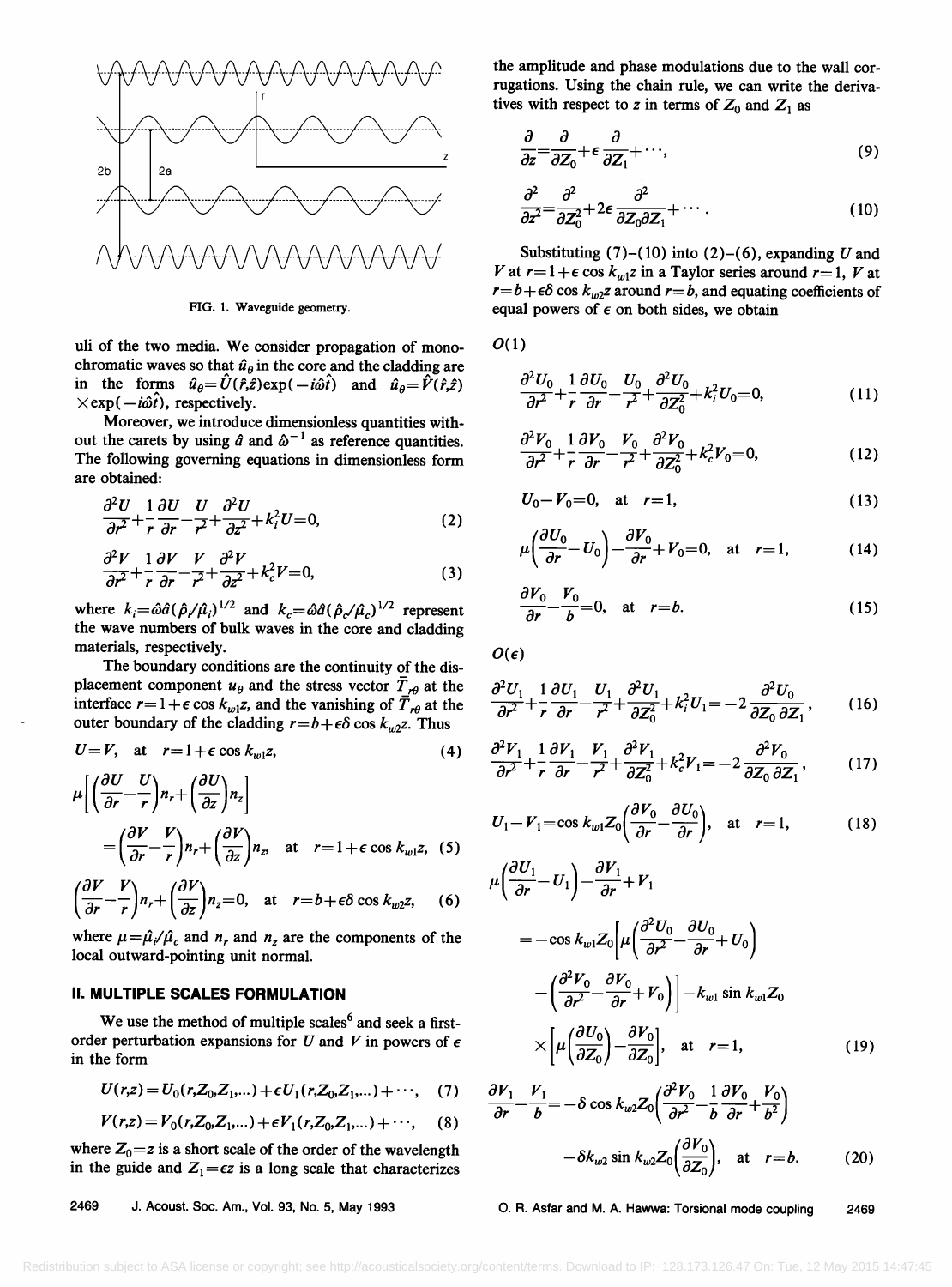#### **III. SOLUTION OF THE REDUCED PROBLEM**

**We seek solutions of ( 11 ) and (12) in the form of a**  linear combination of the six modes with wave numbers  $k_{p}$ ,  $k_q$ , and  $k_s$ ; that is,

$$
U_0 = \sum_{j=p,q,s} J_1(\alpha_j r) [A_j^+(z_1) \exp(ik_j Z_0) + A_j^-(Z_1) \exp(-ik_j Z_0)],
$$
 (21)

$$
V_0 = \sum_{j=p,q,s} [\Delta_{1j}I_1(\gamma_j r) + \Delta_{2j}K_1(\gamma_j r)]
$$
  
 
$$
\times [A_j^+(Z_1) \exp(ik_j Z_0) + A_j^-(Z_1) \exp(-ik_j Z_0)],
$$
  
(22)

where the superscript "+" ("-") indicates incident (reflected) modes,  $J_1$  is the Bessel function of the first kind, and  $I_1$  and  $K_1$  are the modified Bessel functions of the first and second kind, respectively. Here,  $A_i^{\dagger}(Z_1)$  are arbitrary functions determined from the solvability condition of the first-order problem,  $\alpha_j^2 = k_i^2 - k_j^2$ ,  $\gamma_j^2 = k_j^2 - k_c^2$ ,  $\Delta_{1j}$ **first-order problem,**  $\alpha_j^2 = k_i^2 - k_j^2$ ,  $\gamma_j^2 = k_j^2 - k_c^2$ ,  $\Delta_{1j}$  $=J_1(\alpha_j)K_2(\gamma_jb)/\Delta_j$ , and  $\Delta_{2j}=J_1(\alpha_j)I_2(\gamma_jb)/\Delta_j$ , where  $\Delta_i = I_1(\gamma_i)K_2(\gamma_ib) + K_1(\gamma_i)I_2(\gamma_ib).$ 

Substitution of (21) and (22) into the boundary con**ditions given by ( 13 )-(15) leads to the dispersion relation of guided modes** 

$$
\mu J_2(\alpha_j) \Delta_j - (\gamma_j/\alpha_j) J_1(\alpha_j) E_j = 0, \qquad (23)
$$

**where** 

$$
E_j = I_2(\gamma_j b) K_2(\gamma_j) - I_2(\gamma_j) K_2(\gamma_j b). \tag{24}
$$

### **IV. SOLUTION OF THE FIRST-ORDER PROBLEM**

**In the solution of the first-order approximation, one needs to distinguish between resonant and nonresonant cases; the latter case is that of decoupled modes, which is not discussed in this paper. In the resonant case, the modes are coupled and is the subject of this paper. The nearness of the resonances, which are introduced by the periodic interfaces, can be described by introducing the detuning param**eters  $\sigma_1$ ,  $\sigma_2$ , and  $\sigma_3$  defined according to the following res**onant conditions: 8**

$$
k_p - k_q = k_{w1} + \epsilon \sigma_1 \,, \tag{25}
$$

 $k_n - k_s = k_{w2} + \epsilon \sigma_2$ , (26)

$$
2k_s = k_{w2} + \epsilon \sigma_3 \,. \tag{27}
$$

**Since the homogeneous first-order problem has a nontrivial solution, the inhomogeneous first-order problem has a solution if, and only if, a solvability condition issatisfied. 6 To determine this condition, we seek a particular solution**  for  $U_1$  and  $V_1$  in the form

$$
U_1 = \sum_{j=p,q,s} [\Lambda_j^+(r) \exp(ik_j Z_0) + \Lambda_j^-(r)
$$
  
× $\exp(-ik_j Z_0)$ ], (28)

$$
V_1 = \sum_{j=p,q,s} [\Gamma_j^+(r) \exp(ik_j Z_0) + \Gamma_j^-(r)
$$
  
× $\exp(-ik_j Z_0)$ ]. (29)

Substituting (28) and (29), together with (21) and **(22) into the governing equations (16) and (17), and**  equating the coefficients of  $exp(+ik<sub>i</sub>Z<sub>0</sub>)$  on both sides, we **obtain** 

$$
\left[\frac{d^2}{dr^2} + \frac{1}{r}\frac{d}{dr} + \left(\alpha_j^2 - \frac{1}{r^2}\right)\right] \Lambda_j^{\pm} = \pm 2ik_j \frac{dA_j^{\pm}}{dZ_1} J_1(\alpha_j r), \qquad (30)
$$
  

$$
\left[\frac{d^2}{dr^2} + \frac{1}{r}\frac{d}{dr} - \left(\gamma_j^2 + \frac{1}{r^2}\right)\right] \Gamma_j^{\pm}
$$
  

$$
= \pm 2ik_j \left(\frac{J_1(\alpha_j)}{\Delta_j}\right) \left[K_2(\gamma_j b) I_1(\gamma_j r)\right]
$$
  

$$
+ I_2(\gamma_j b) K_1(\gamma_j r) \left[\frac{dA_j^{\pm}}{dZ_1}, \qquad (31)
$$

where  $j = p,q,s$ .

We multiply (30) by  $rJ_1(\alpha,r)$  and integrate by parts from  $r=0$  to  $r=1$ . Similarly, we multiply (31) first by  $rI_1(\gamma_i r)$  and integrate by parts from  $r=1$  to  $r=b$ , then by  $rK_1(\gamma_i r)$  and integrate by parts from  $r=1$  to  $r=b$ . This **leads to the following equations:** 

$$
\Lambda_j^{+'}(1)J_1(\alpha_j) - \Lambda_j^{+}(1)[J_1(\alpha_j) - \alpha_j J_2(\alpha_j)]
$$
  
=  $\mp i\Phi_{1j} \frac{dA_j^{+}}{dZ_1}$ , (32)

 $bI_1(\gamma_j b)\Gamma^{\mp\,\prime}_j(b) - I_1(\gamma_j)\Gamma^{\mp\,\prime}_j(1) - b\gamma_j I_1'(\gamma_j b)\Gamma^{\mp}_j(b)$ 

$$
+\gamma_j I_1'(\gamma_j) \Gamma_j^{\mp}(1) = \mp i \Phi_{2j} \frac{dA_j^{\pm}}{dZ_1},\qquad(33)
$$

$$
bK_1(\gamma_j b)\Gamma_j^{\dagger'}(b) - K_1(\gamma_j)\Gamma_j^{\dagger'}(1) - b\gamma_j K_1'(\gamma_j b)\Gamma_j^{\dagger}(b)
$$
  
+
$$
\gamma_j K_1'(\gamma_j)\Gamma_j^{\dagger}(1) = \mp i\Phi_{3j} \frac{dA_i^{\dagger}}{dZ_1},
$$
 (34)

**where primes indicate derivatives with respect to the argu**ments, and the constants  $\Phi_{1j}$ ,  $\Phi_{2j}$ , and  $\Phi_{3j}$  are given in the **Appendix.** 

The values of the functions  $\Lambda_i$ ,  $\Gamma_i$ , and their deriva**tives evaluated at the interfaces and appearing on the lefthand side of Eqs. (32)-(34) are determined from the boundary conditions in the manner outlined by Asfar and**  Nayfeh.<sup>5</sup> This leads to the following coupled mode equa**tions:** 

$$
C_{pp}\frac{dA_p^+}{dZ_1} + C_{pq}A_q^+e^{-i\sigma_1 Z_1} + C_{ps}A_s^+e^{-i\sigma_2 Z_1} = 0, \qquad (35)
$$

$$
C_{qq}\frac{dA_q^+}{dZ_1} + C_{qp}A_p^+e^{i\sigma_1 Z_1} = 0,
$$
\t(36)

$$
C_{ss}\frac{dA_s^+}{dZ_1}+C_{sp}A_p^+e^{i\sigma_2Z_1}+C_{ssn}A_s^-e^{-i\sigma_3Z_1}=0,\qquad\qquad (37)
$$

#### **2470** O. R. Asfar and M. A. Hawwa: Torsional mode coupling 2470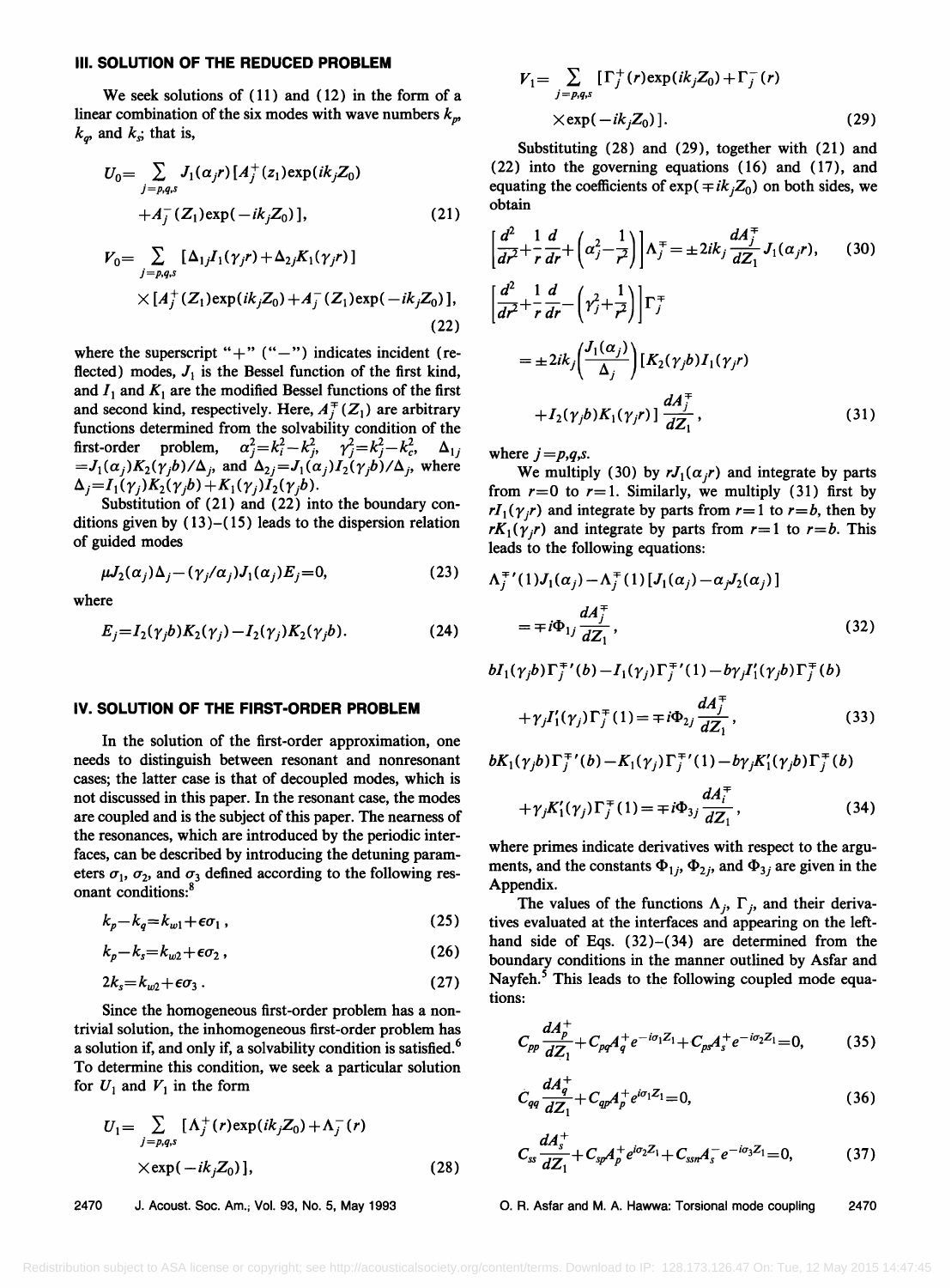$$
-C_{pp}\frac{dA_p^-}{dZ_1} + C_{pq}A_q^-e^{i\sigma_1Z_1} + C_{ps}A_s^-e^{i\sigma_2Z_1} = 0,
$$
 (38)

$$
-C_{qq}\frac{dA_q^-}{dZ_1} + C_{qp}A_p^- e^{-i\sigma_1 Z_1} = 0, \qquad (39)
$$

$$
-C_{ss}\frac{dA_s^-}{dZ_1}+C_{sp}A_p^-e^{-i\sigma_2Z_1}+C_{ssn}A_s^+e^{i\sigma_3Z_1}=0,\qquad(40)
$$

where  $C_{jj}$ ,  $C_{pq}$ ,  $C_{qs}$ ,  $C_{qp}$ ,  $C_{sp}$ , and  $C_{ssn}$  are given in the **Appendix.** 

#### **V. FILTER DESIGN EXAMPLES**

**The system of equations (35)-(40) may be written in the matrix form** 

$$
\{y'\} = [P]\{y\},\tag{41}
$$

where  $\{y\}$  is a six-vector whose components are the mode amplitudes and  $[P]$  is a  $6 \times 6$  matrix of the coupling coef**ficients. The boundary conditions on both ends of the filter section may be written in the form** 

$$
[Q] \{y(O)\} = \{w_0\},\tag{42}
$$

$$
[R]\{y(L)\} = \{0\},\tag{43}
$$

where  $[Q]$  and  $[R]$  are each a  $3 \times 6$  constant matrix,  $\{w_0\}$  is a  $3 \times 1$  column vector representing the excitation ampli**tudes of the incident modes, and the fight-hand side of (43) expresses the fact that the reflected modes vanish at the end of the corrugated section.** 

**The problem defined by (41)-(43) constitutes a twopoint boundary value problem. Such problems can be solved numerically by an efficient code based on the fun**damental matrix method.<sup>7</sup> The missing boundary condi**tions are found, and consequently, the power reflection coefficient can be calculated.** 

**For the purpose of illustration, a composite rod with**   $b=1.1$ ,  $\rho_c/\rho_i=3$ , and  $\mu_c/\mu_i=50$  is selected. The necessary condition for resonance  $(k_p \approx 3k_s)$  is found to be at **co=845 300 Hz. The wall wave numbers were accordingly**  chosen as  $k_{w1}$  = 1.920, and  $k_{w2}$  = 6.606. The length of the corrugated section  $L = 10$ , and the perturbation parameter  $\epsilon$ =0.1.

**The characteristic determinant of the system (41)**   $(\det[P]-\lambda[I]=0)$  is a polynomial of the sixth degree **whose roots are the eigenvalues of the system. The level of attenuation is higher in the frequency range which has more complex eigenvalues. For filter design, it is necessary that all six eigenvalues be complex in the frequency band around resonance. This requirement has been found diffi**cult to realize when the two periodic corrugations are **placed at separate interfaces with no more than two complex eigenvalues instead of six even when the resonant conditions (25)-(27) are satisfied (Bragg condition on the outerface). The interaction can be strengthened by exchanging the resonance conditions between the interface**  and the outerface; i.e.,  $k_p - k_q = k_{w2} + \epsilon \sigma_1$ ,  $k_p - k_s = k_{w1}$  $+\epsilon \sigma_2$ , and  $2k_s = k_{w1} + \epsilon \sigma_3$ . This makes four of the eigen**values complex around resonance. This effect is due to the** 



**FIG. 2. Power reflection coefficient R for a waveguide with uniform corrugations.** 

**fact that the corrugations on the outerface couple the Bragg modes weakly because the acoustic field is weak there. This is mainly because the modified Bessel functions decay sharply in the clad away from the interface. These observations motivate bringing the two periodicities together at the clad-rod interface thus leaving the outerface smooth. Numerical investigation of the latter case shows that all eigenvalues are complex in the frequency band around resonance. This choice of preiodic corrugation is therefore used as a basis for the filter design examples discussed in the sequel.** 

**The power reflection coefficient versus frequency for the case of uniform corrugations is depicted in Fig. 2. The figure shows a typical filter response with nearly total reflection at midband, and side ripples whose level decreases as one moves away from the resonant frequency. In order to enhance the filter characteristics, two types of nonuniform corrugations are used. First, a raised sinusoidal taper**  of the form  $\epsilon(Z_1) = \epsilon_0[\sin(k_{w1}Z_1/L^2)]^{1/3}$  is applied to both **wall distortion functions. Figure 3 shows the effect of amplitude tapering in giving a better rolloff characteristic, and shows "clean" sides due to the disappearance of side rippies. However, the response is still far from ideal. When, a**  linear chirp of the form  $k_{w1}(Z_1) = 1.920 + F(Z_1 - L/2)$ /



**FIG. 3. Power reflection coefficient R for a waveguide with tapered cor**rugations,  $\epsilon_0$  = 0.1.

**2471 J. Acoust. Soc. Am., Vol. 93, No. 5, May 1993 O.R. Asfar and M. A. Hawwa: Torsional mode coupling 2471**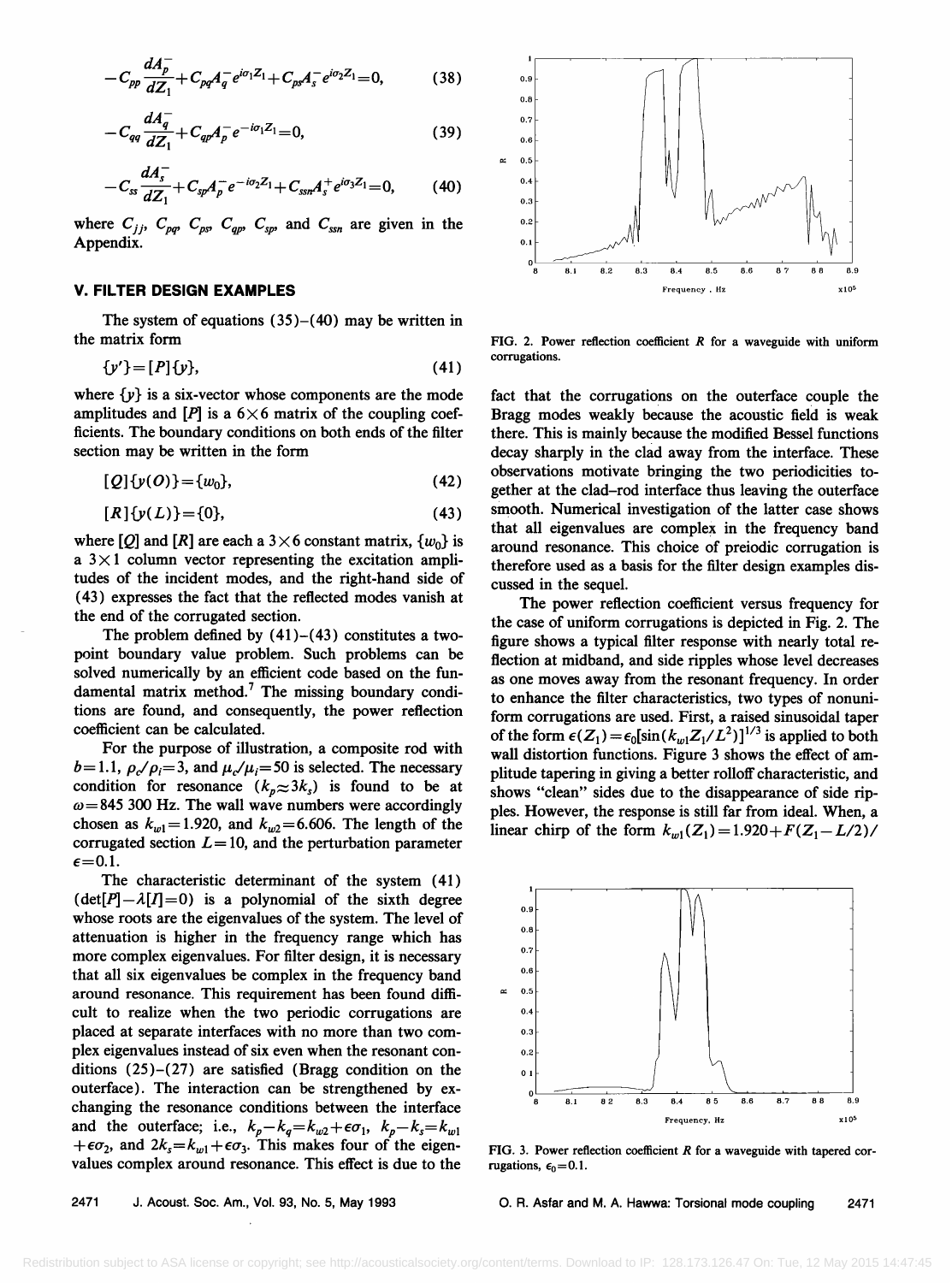

FIG. 4. Power reflection coefficient R for a waveguide with chirped corrugations,  $F = 1.0$ .

 $L^2$  is imposed on the first distortion function, and  $k_{w2}(Z_1)$  $=6.606 - F(Z_1 - L/2)/L^2$  on the second distortion func**tion, a wide midband response is obtained as can be seen from Fig. 4. However, the presence of the side ripples is not desirable. An optimal filter may be realized by a combination of taper and chirp whereby the side ripples are suppressed resulting in a narrow band response as obvious from Fig. 5.** 

# **VI. CONCLUSION**

**We have investigated the interaction of six torsional elastic modes in a composite waveguide having multiperiodic interface corrugations. The resonant conditions under which the interaction took place were found to be of critical importance in designing the waveguide as a filter. A reasonable choice was to apply two periodicities on the clad-rod interface. Further trials to achieve better filter**ation characteristics were done by imposing different types **of nonuniformities on the corrugations, including taper and chirped corrugations. Certain desirable features were realized, however some shortcomings remained. Therefore a combination of taper and chirp was finally adopted in order to optimize the design.** 



**FIG. 5. Power reflection coefficient R for a waveguide with a combination of tapered and chirped corrugations.** 

**APPENDIX** 

$$
\Phi_{1j} = -k_j [J_1^2(\alpha_j) - J_0(\alpha_j) J_2(\alpha_j)],
$$
  
\n
$$
\Phi_{2j} = -k_j [J_1(\alpha_j)/\Delta_j] \{0.5 M_j I_2(\gamma_j b) + K_2(\gamma_j b) \times [b^2 (I_1^2(\gamma_j b) - I_0(\gamma_j b) I_2(\gamma_j b))]
$$
  
\n
$$
- [(I_1^2(\gamma_j) - I_0(\gamma_j) I_2(\gamma_j)) ]\},
$$
  
\n
$$
\Phi_{3j} = -k_j [J_1(\alpha_j)/\Delta_j] \{0.5 M_j K_2(\gamma_j b) + I_2(\gamma_j b) \times [b^2 (K_1^2(\gamma_j b) - K_0(\gamma_j b) K_2(\gamma_j b))]
$$
  
\n
$$
- [(K_1^2(\gamma_j) - K_0(\gamma_j) K_2(\gamma_j)) ]\},
$$

**where** 

$$
M_{j} = b^{2} [2I_{1}(\gamma_{j}b)K_{1}(\gamma_{j}b) - I_{0}(\gamma_{j}b)K_{2}(\gamma_{j}b)
$$
  
\n
$$
-I_{2}(\gamma_{j}b)K_{0}(\gamma_{j}b)] - [2I_{1}(\gamma_{j})K_{1}(\gamma_{j})
$$
  
\n
$$
-I_{0}(\gamma_{j})K_{2}(\gamma_{j}) - I_{2}(\gamma_{j})K_{0}(\gamma_{j})],
$$
  
\n
$$
C_{jj} = i[\Phi_{1j}\xi_{1j} - \Phi_{2j}\xi_{2j} + \Phi_{3j}\xi_{3j}],
$$
  
\n
$$
C_{pq} = -\Psi_{3p}(h_{q} + h_{q}^{*}),
$$
  
\n
$$
C_{ps} = \Psi_{1p}f_{s} + \Psi_{2p}(g_{s} + g_{s}^{*}),
$$
  
\n
$$
C_{qp} = -\Psi_{3q}(h_{p} - h_{p}^{*}),
$$
  
\n
$$
C_{sp} = \Psi_{1s}f_{p} + \Psi_{2s}(g_{p} - g_{p}^{*}),
$$
  
\n
$$
C_{ssn} = \Psi_{1s}f_{s} + \Psi_{2s}(g_{s} - g_{s}^{*}),
$$

**where** 

$$
f_j = -\frac{1}{2} [(\gamma_j J_1(\alpha_j)/\Delta_j) E_j + J_1(\alpha_j) - \alpha_j J_2(\alpha_j)],
$$
  
\n
$$
g_j = \frac{1}{2} \{ (J_1(\alpha_j)/\Delta_j) [\gamma_j^2 \eta_j - 2 \gamma_j E_j] - \mu [\alpha_j^2 J_3(\alpha_j) -2 \alpha_j J_2(\alpha_j)] \},
$$
  
\n
$$
g_j^* = \frac{1}{2} k_{w1} k_j J_1(\alpha_j) (1 - \mu),
$$
  
\n
$$
h_j = -\frac{1}{2} \delta (J_1(\alpha_j)/\Delta_j) \gamma_j^2 L_j,
$$
  
\n
$$
h_j^* = -\frac{1}{2} \delta k_{w2} k_j (J_1(\alpha_j)/\Delta_j) N_j,
$$

**and** 

$$
\eta_j = I_3(\gamma_j) K_2(\gamma_j b) + K_3(\gamma_j) I_2(\gamma_j b),
$$
  
\n
$$
L_j = I_3(\gamma_j b) K_2(\gamma_j b) + K_3(\gamma_j b) I_2(\gamma_j b),
$$
  
\n
$$
N_j = I_1(\gamma_j b) K_2(\gamma_j b) + K_1(\gamma_j b) I_2(\gamma_j b),
$$
  
\n
$$
\Psi_{vj} = \beta_{1vj} \xi_{1j} - \beta_{2vj} \xi_{2j} + \beta_{3vj} \xi_{3j}, \quad v = 1, 2, 3,
$$
  
\n
$$
\xi_{1j} = (\beta_{22j} - I_1(\gamma_j)) (\mathbf{b} K_1(\gamma_j b) - \beta_{33j}) - (\beta_{32j} - K_1(\gamma_j)) (\mathbf{b} I_1(\gamma_j b) - \beta_{23j}),
$$
  
\n
$$
\xi_{2j} = \beta_{12j} (\mathbf{b} I_1(\gamma_j b) - \beta_{23j}),
$$
  
\n
$$
\xi_{3j} = \beta_{12j} (\mathbf{b} K_1(\gamma_j b) - \beta_{33j}),
$$

**2472 d. Acoust. Soc. Am., Vol. 93, No. 5, May 1993 O.R. Asfar and M. A. Hawwa: Torsional mode coupling 2472**